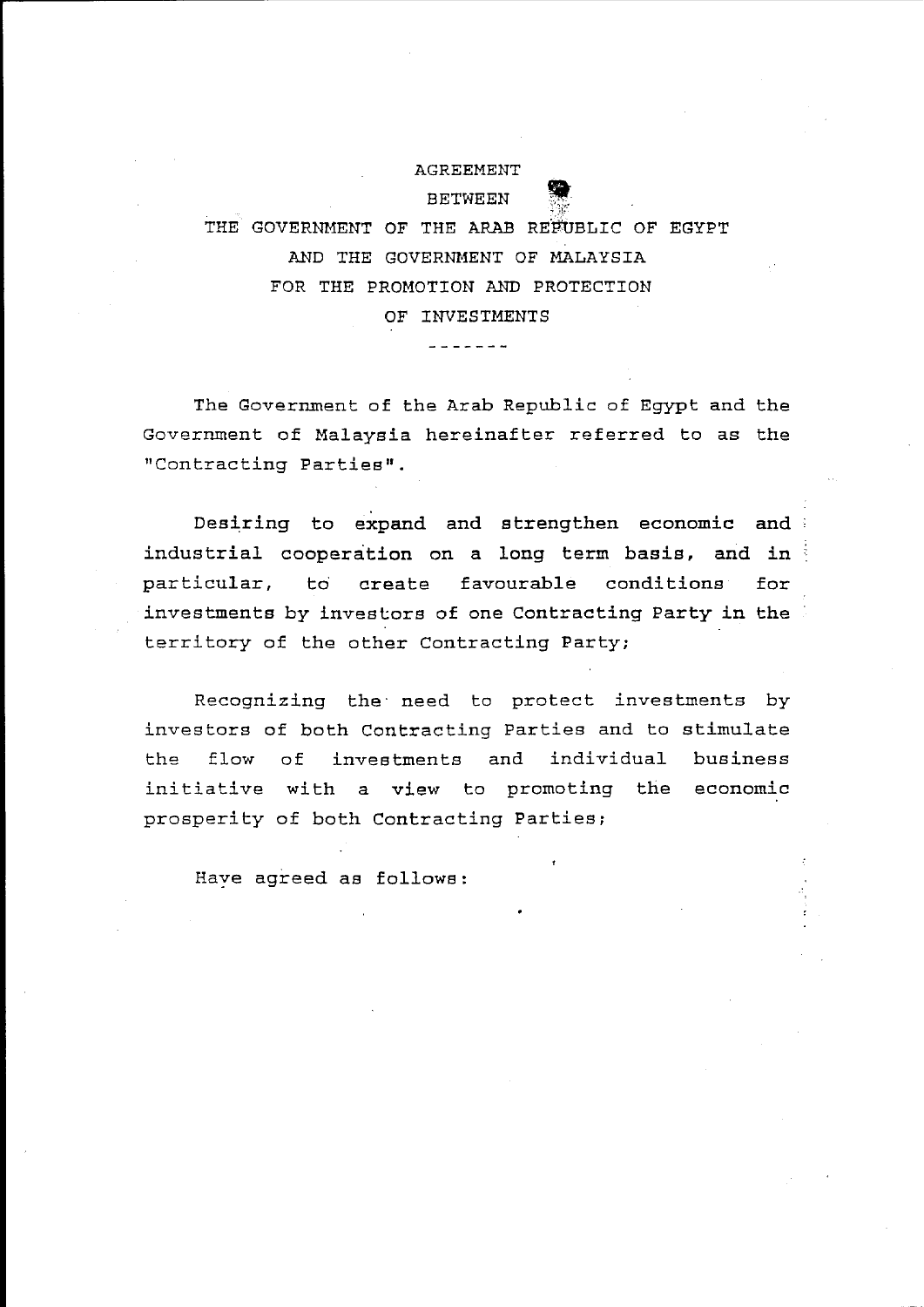## ARTICLE 1

#### Definitions

1. For the purpose of this Agreement:-

- (a) "investments" means every kind of asset and in particular, though not exclusively, includes:
	- (i) movable and immovable property and any other property rights such as mortgages, liens or pledges;
	- (ii) shares, stocks and debentures of companies or interests in the property of such companies;
	- (iii)a claim to money or a claim to any performance having financial value;
	- (iv) intellectual and industrial property rights, including rights with respect to copyrights, patents, trademarks, tradenames, industrial designs, trade secrets, technical processes and know-how and goodwill;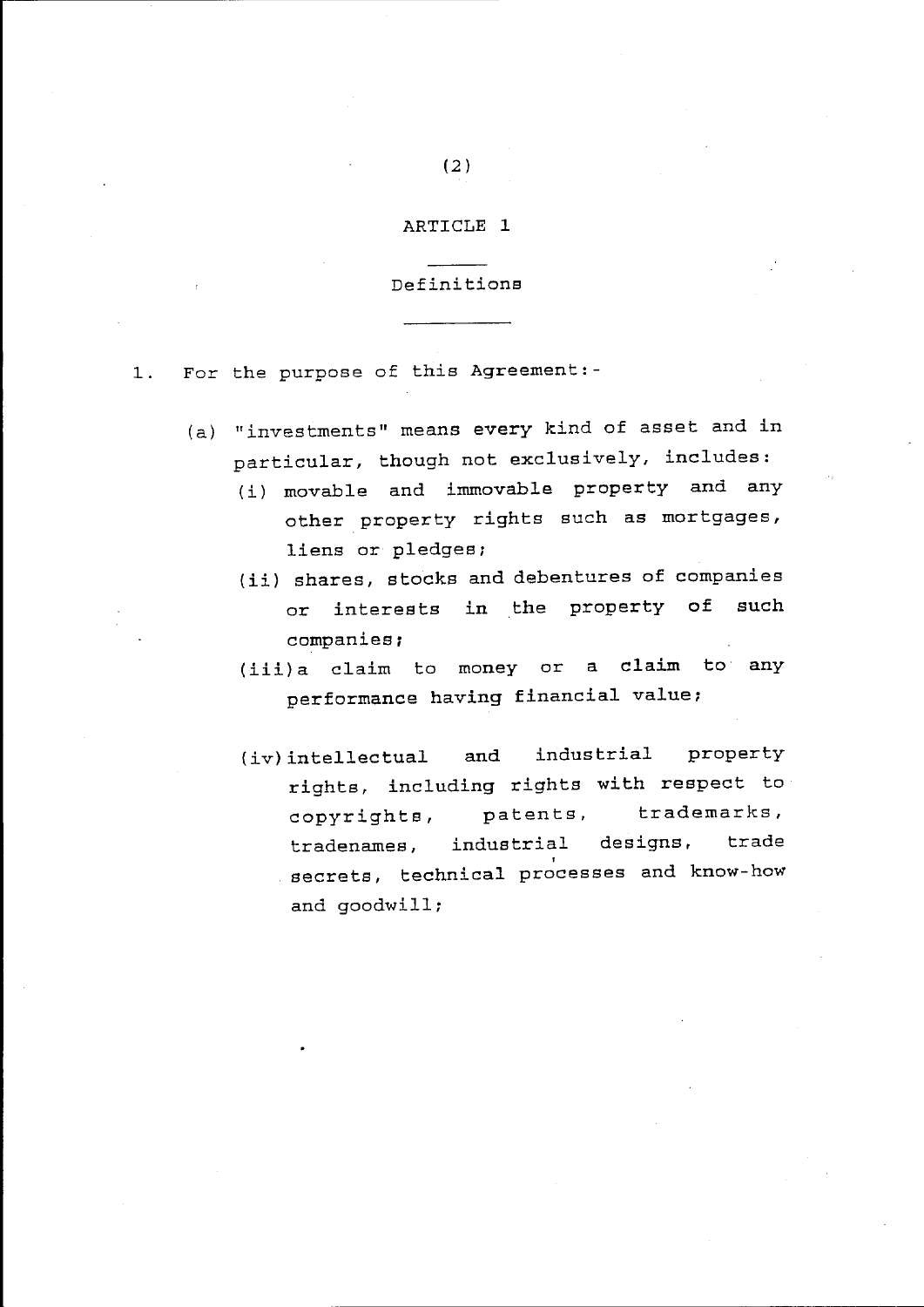- (v) business concessions conferred by law or under contract, including concessions to search for, cultivate, extract or exploit natural resources;
- (b) "returns" means the amount yielded by an investment and in particular, though not exclusively, includes profits, interests, capital gains, dividends, royalties or fees;
- (c) "investor" means:
	- (i) natural person possessing citizenship of or permanently residing . ~n . the the territory of a Contracting Party in accordance with its laws; or
	- (ii) any corporation, partnership, trust, joint- venture, organisation, association or enterprise incorporated or' duly constituted in accordance with applicable laws of that Contracting Party;
- (d) "territory" means:
	- (i) with respect to Malaysia, all land: territory comprising the Federation of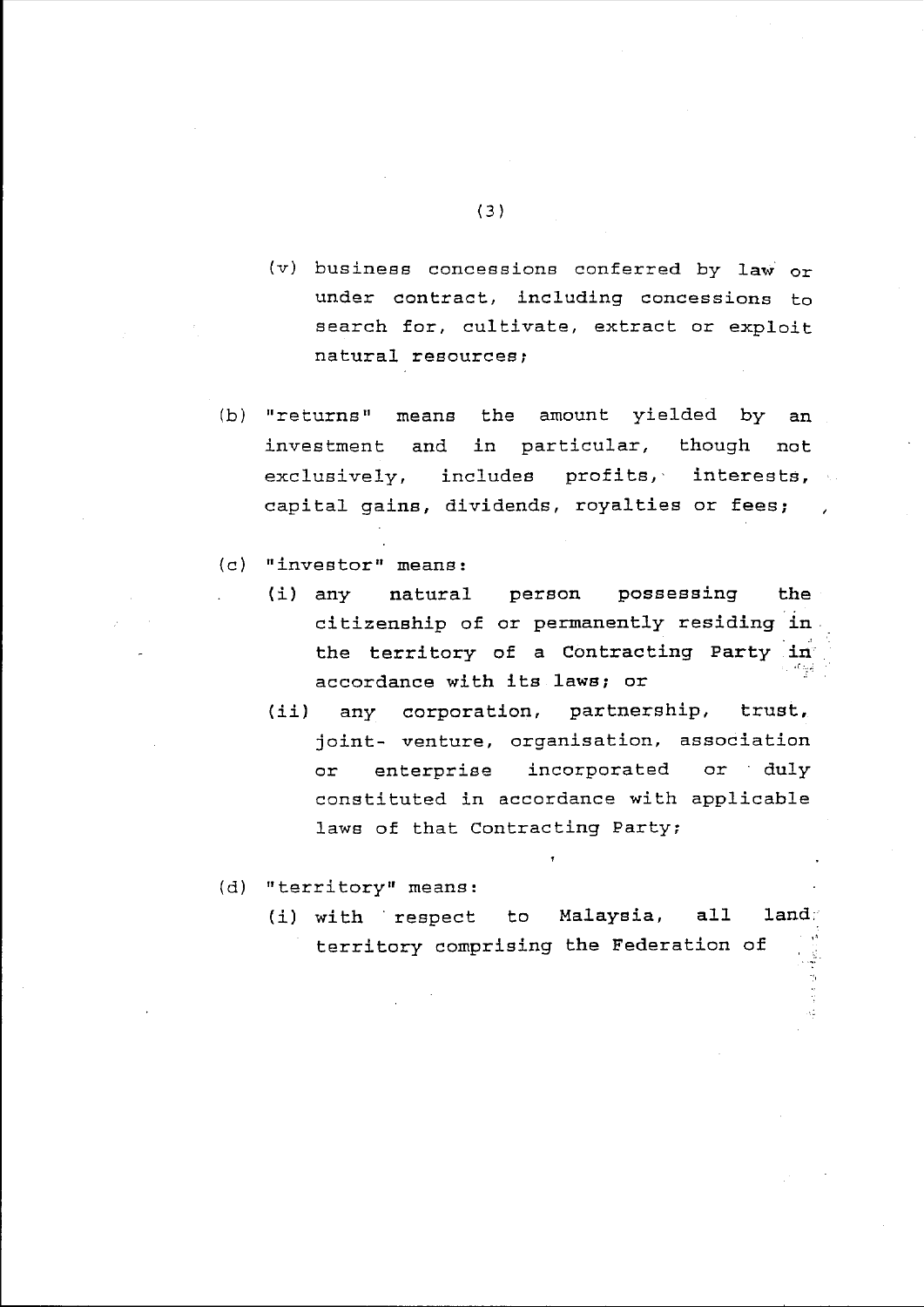Malaysia, the territorial sea, its bed and subsoil and airspace above;

(ii) with respect to the Arab Republic of Egypt, the land territory and territorial waters,as well as the exclusive zone and the continental shelf that extent outside the limits of the territorial waters, over which it have jurisdiction and sovereign rights pursuant to international

law.

- (e) "freely usable currency" means the United States dollar, pound sterling, Deutschemark, French franc, Japanese yen or any other currency that is widely used to make payments for international transactions and widely traded in the international principal exchange markets.
- 2. (i) The term "investments" referred to in paragraph l(a) shall only refer to all investments that are made in accordance with the laws, regulations and national policies of the Contracting Parties.
	- (ii) Any alteration of the form in which assets are iuvested shall not affect their classification

 $(4)$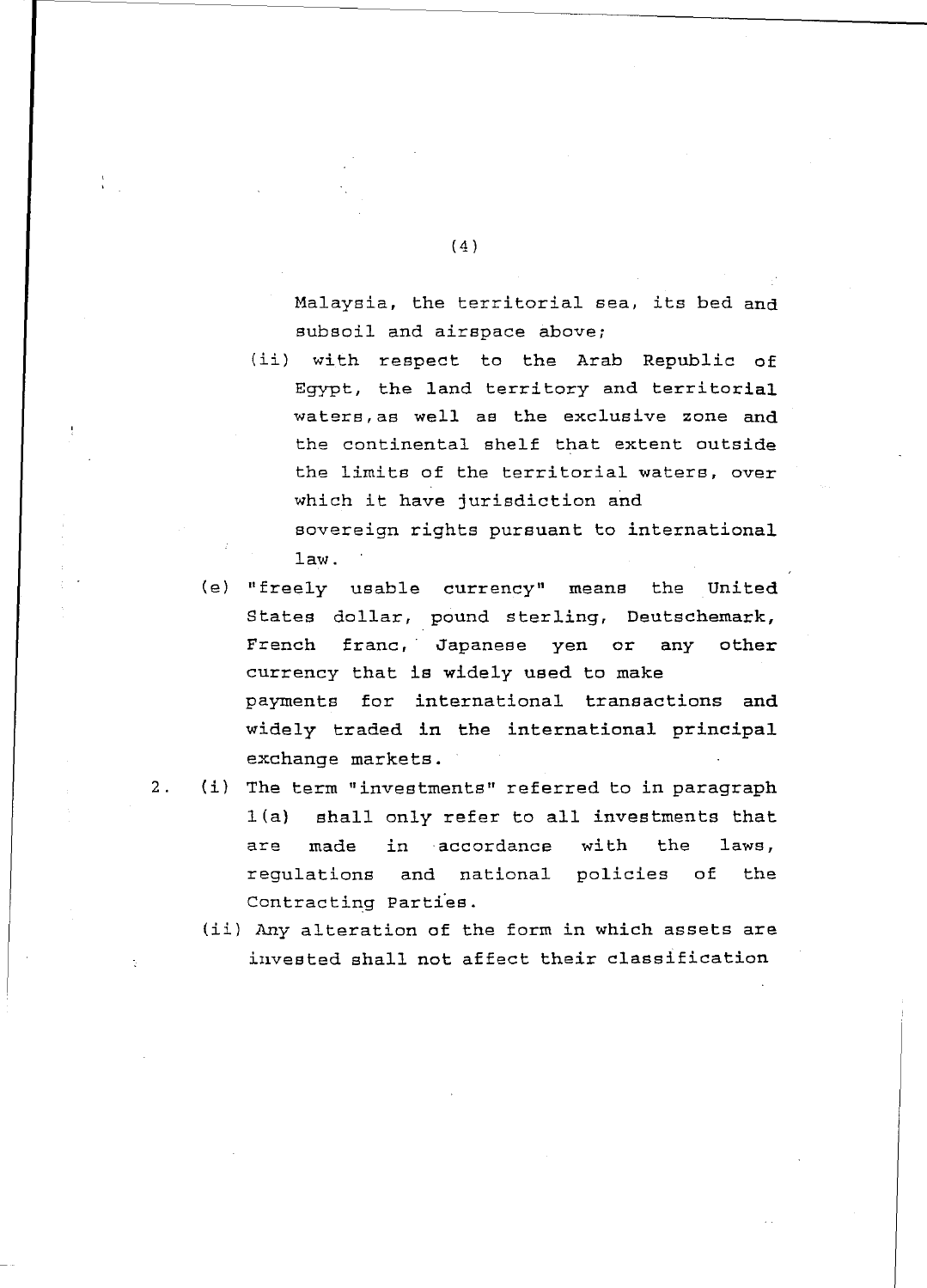as investments, provided that such alteration is not contrary to the approval, if any, granted in respect of the assets originally invested.

### ARTICLE 2

Promotion and Protection of Investments

- 1. Each Contracting Party shall encourage and create favourable conditions for investors of the other Contracting Party to invest capital in its territory and, in accordance with its laws, regulations and national policies, shall admit such investments.
- 2. Investments of investors of each Contracting Party shall at all times be accorded equitable treatment and shall enjoy full and adequate protection and security in the territory of the other Contracting Party.

## ARTICLE 3

# Most-Favoured-Nation Provisions

1. Investments made by investors of either Contracting Party in the territory of the other Contracting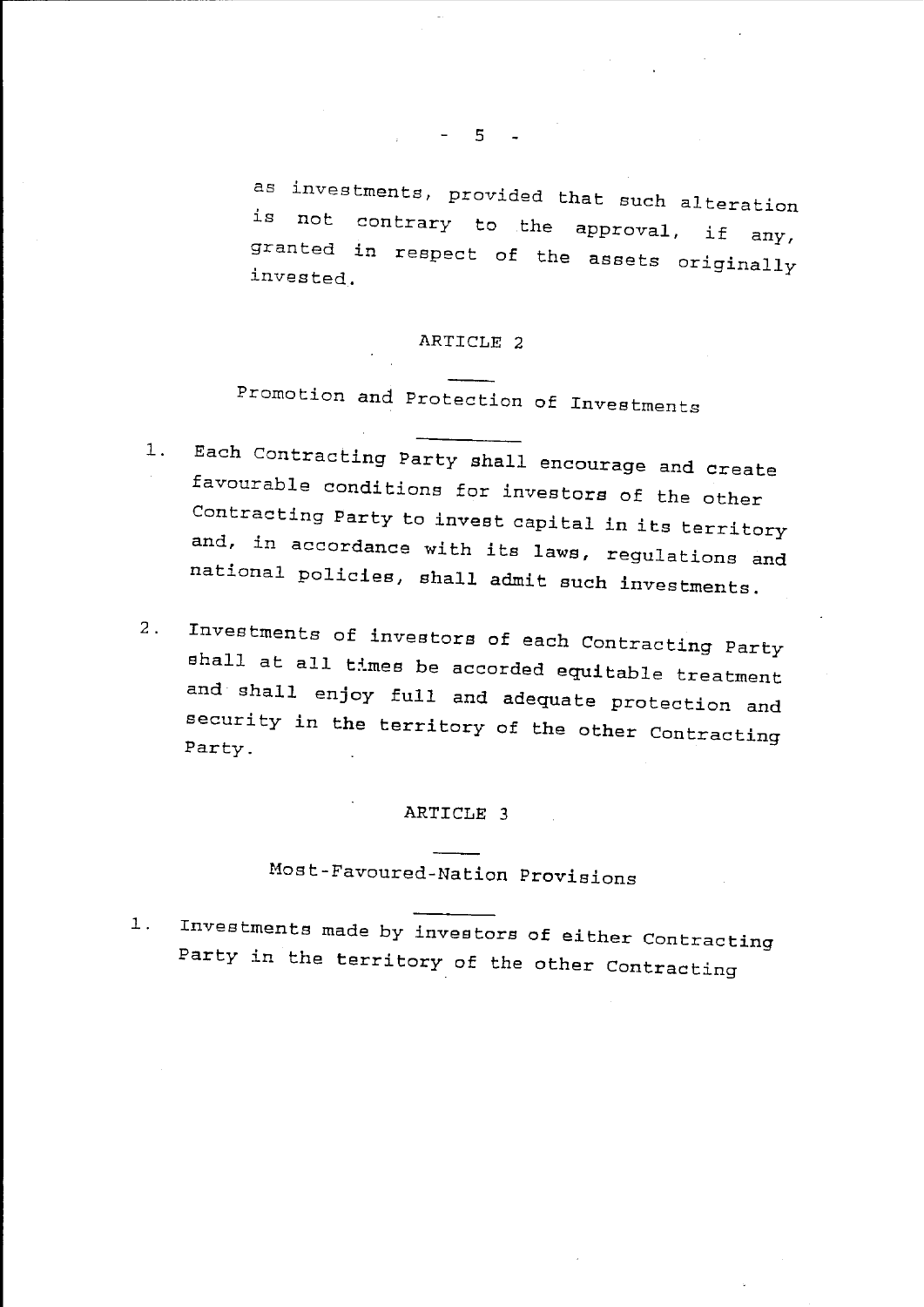Party shall receive treatment which is fair and equitable, and not less favourable than that accorded to investments made by investors of any third State.

- 2. The provisions of this Agreement relative to the granting of treatment not less favourable than that accorded to the investors of any third State shall not be construed so as to oblige one Contracting Party to extend to the investors of the other the benefit of any treatment, preference or privilege resulting from:
	- (a) any existing or future customs union or free trade area or a common market or a monetary union or similar international agreement or other forms of regional cooperation to which either of the Contracting Parties is or may become a party; or the adoption of an agreement designed to lead to the formation or extension of such a union or area within a reasonable length of time; or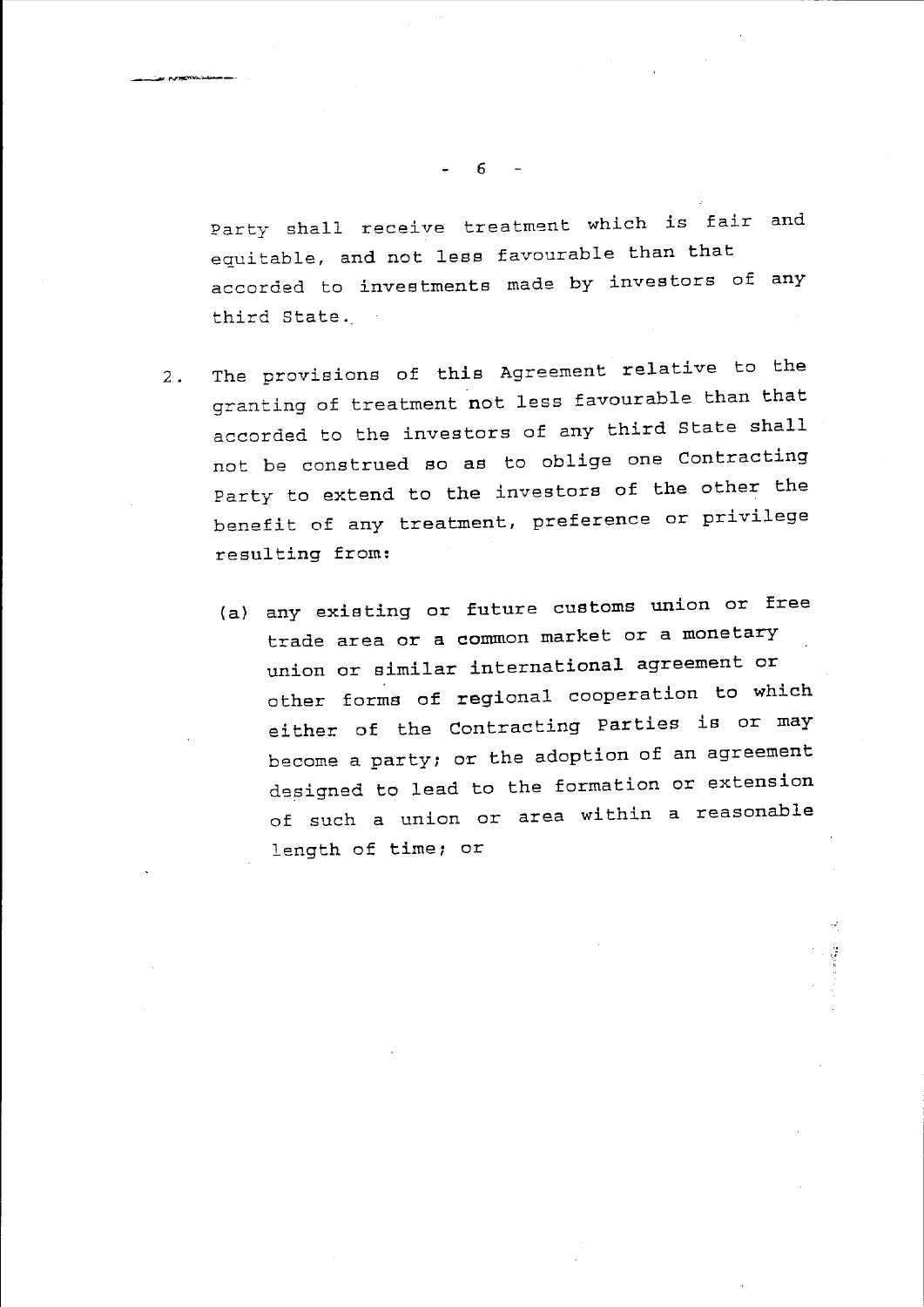(b) any international agreement or arrangement relating wholly or mainly to taxation or any domestic legislation relating wholly or mainly to taxation.

#### ARTICLE 4

# Compensation for losses

Investors 'of one Contracting Party whose investments in the territory of the other Contracting Party suffer; losses owing to war or other armed conflict, revolution, a state of national emergency, revolt, insurrection or; riot in the territory of the latter Contracting Party,<br>'' shall be accorded by the latter Contracting Party, treatment, as regards restitution, indemnification, compensation or other settlement, no less favourable than that which the latter Contracting Party accords to investors of any third State. :}

#### ARTICLE 5

## Expropriation

Neither Contracting Party shall take measures of expropriation or nationalization or a other measures of similar characteristics of effects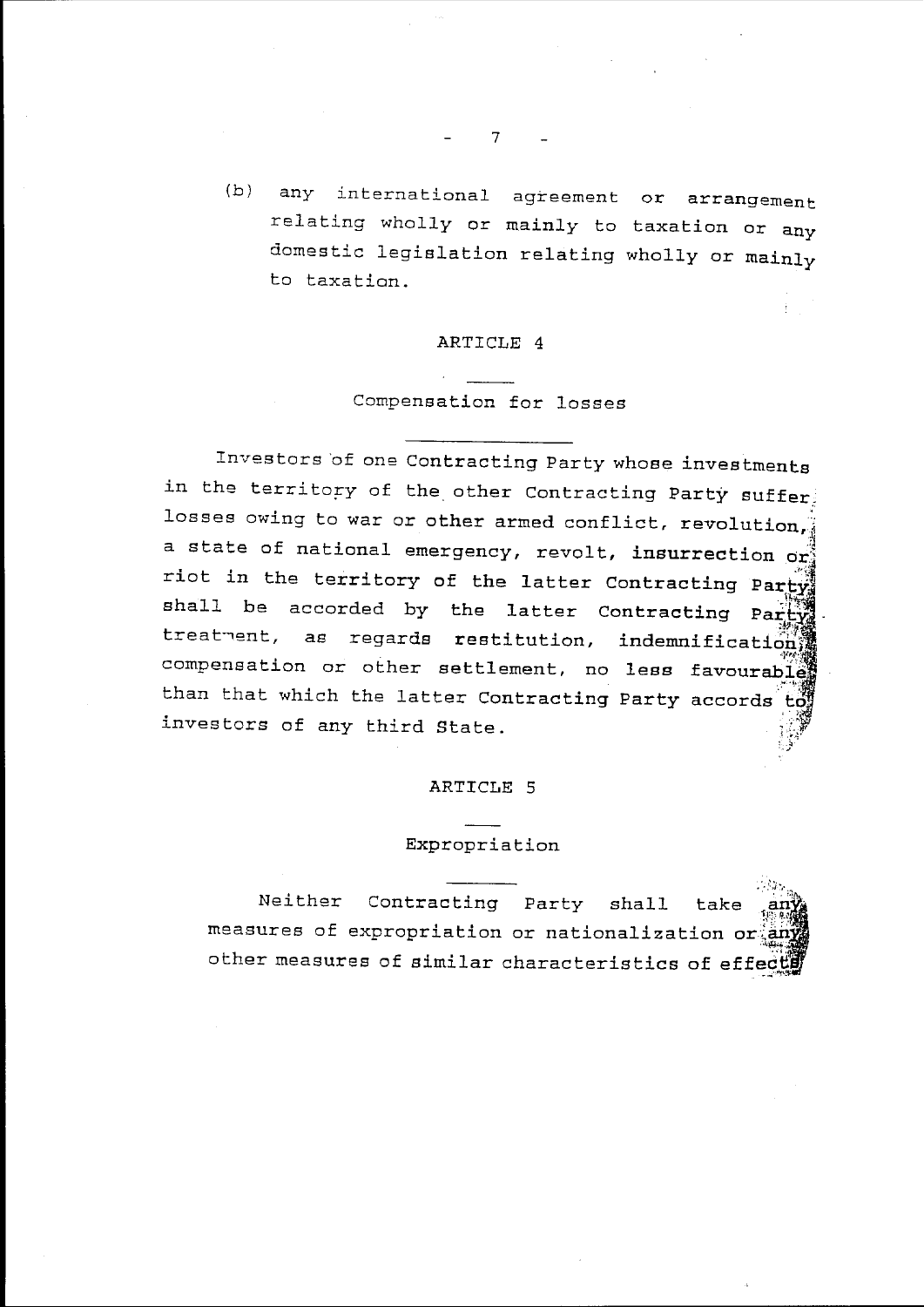against the investments of an investor of the other Contracting Party except under the following conditions:

- (a) the measures are taken for a lawful purpose or public interest and under due process of law;
- (b) the measures are non-discriminatory;
- (c) the measures are accompanied by provisions for the payment of prompt, adequate and effective compensation. Such compensation shall amount to the market value of the investments affected immediately before the measure of dispossession became public knowledge, and it shall be freely $\frac{1}{2}$ transferable in freely usable currencies from the Contracting Party. Any unreasonable delay<sup>9</sup> in payment of compensation shall carry  $interest$  at prevailing commercial rate  $\frac{a}{2}$ agreed upon by both parties unless such rate i.e.<br>prescribed by law.  $\cdot$  ;  $\cdot$  .

#### ARTICLE 6

#### Transfers

 $\mathbb{R}^+$ 

1. .'~ Each Contracting Party shall, subject to its laws regulations and national policies allow without unreasonable delay the transfer in any freely usable currency: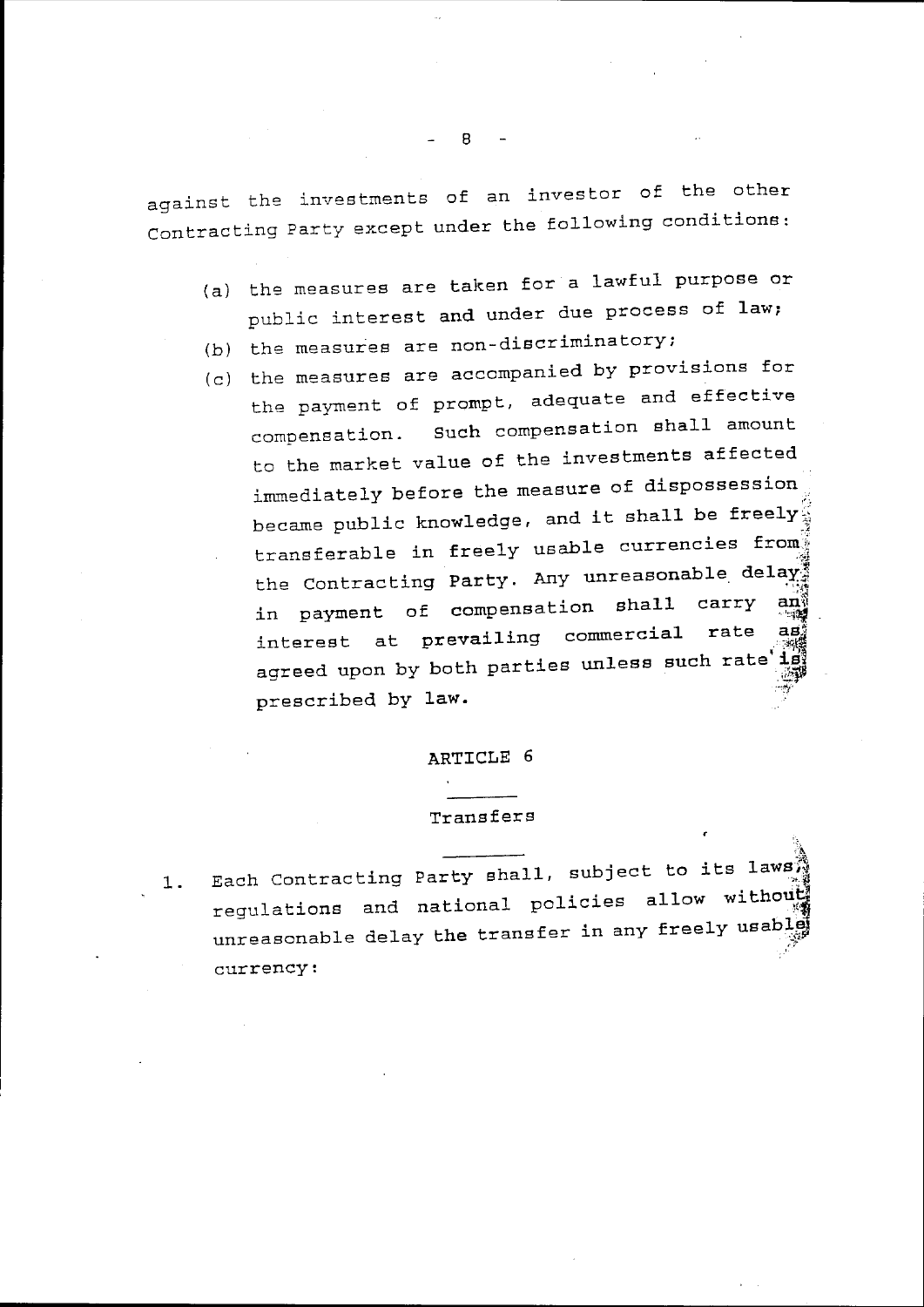(a) the  $net$   $p_{\text{LOL+LO}}$ ,  $t$ echnical assistance net profits, dividends, royalties,  $\frac{1}{2}$  and technical fees, technical assistance and<br>income, accruing from any investment of the investors of the

- other Contracting Party;<br>(b) the proceeds from the other contract  $\overline{f}$  the total or partial the process.<br>single transform of any investment made by investors of the other contracting Party;  $(c)$  funds in repayment of borrowings / loans given
- by investors of one Contracting party to the investors of the other contracting party which both Contracting parties have recognised as investment; and
- Investment. investors of one contracting party who are employed and allowed to work in connection with an investment in the territory of the other Contracting party.
- 2. The exchange rates applicable to such transfer in the paragraph 1 of this Article shall be the rate of exchange prevailing at the time of remittance.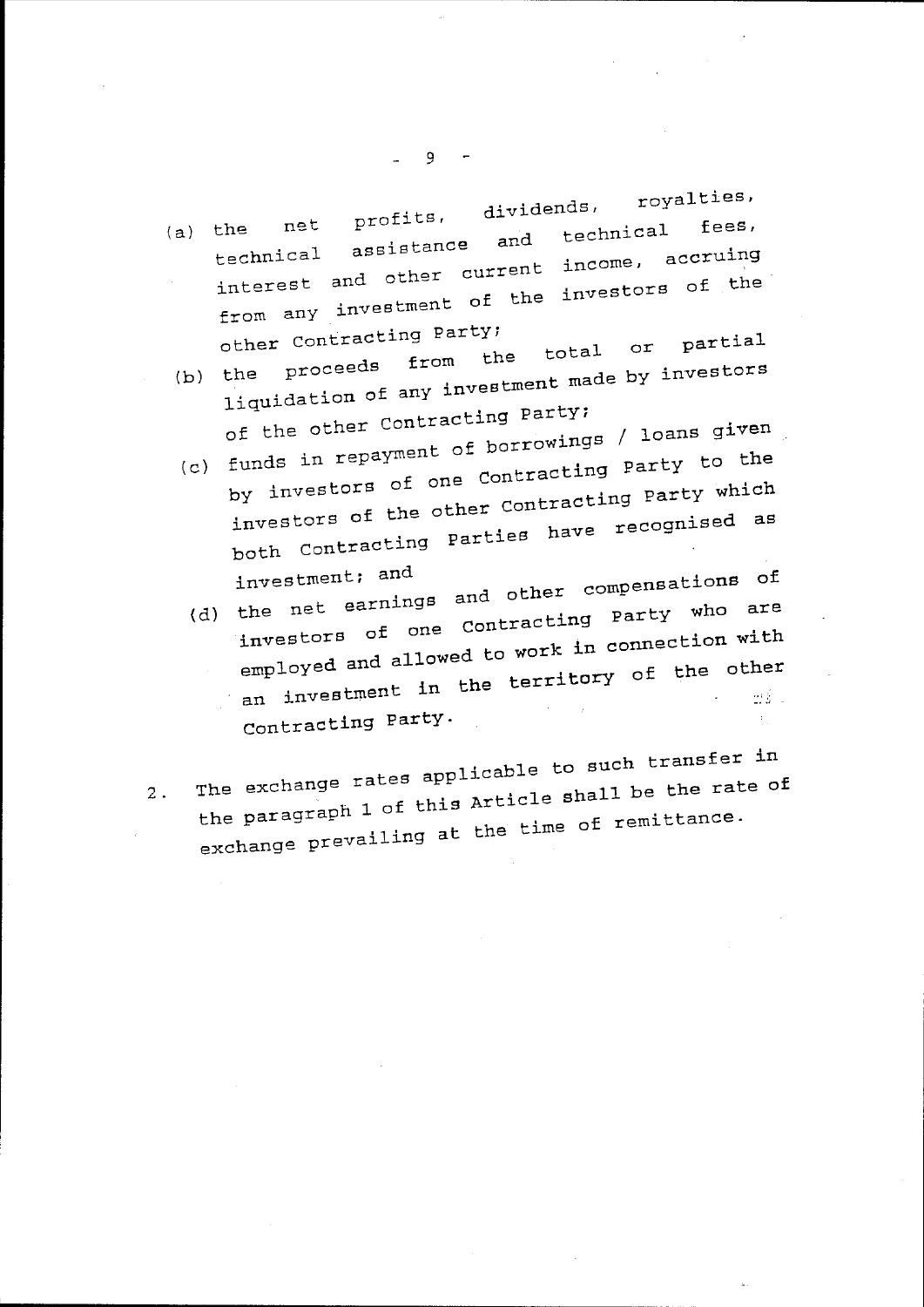3. The Contracting Parties undertake to accord to the transfers referred to in paragraph 1 of this Article a treatment as favourable as that accorded to transfer originating from investments made investors of any third state.

# ARTICLE 7

settlement of Investment Disputes between a Contracting Party and an Investor of the other Contracting Party

- 1. Each Contracting Party consents to submit to the International Centre for the Settlement of ----<br>Investment Disputes (hereinafter referred to as "the Centre") for settlement by conciliation or arbitration under the Convention on the Settlement of Investment Disputes between states and Nationals of other States opened for signature at Washington D.C. on 18 March 1965 any dispute arising between that contracting Party and an investor of the other Contracting Party which involves:
	- (i) an obligation entered Contracting Party with the investor of the into by that other Contracting Party regarding an investment by such investor; or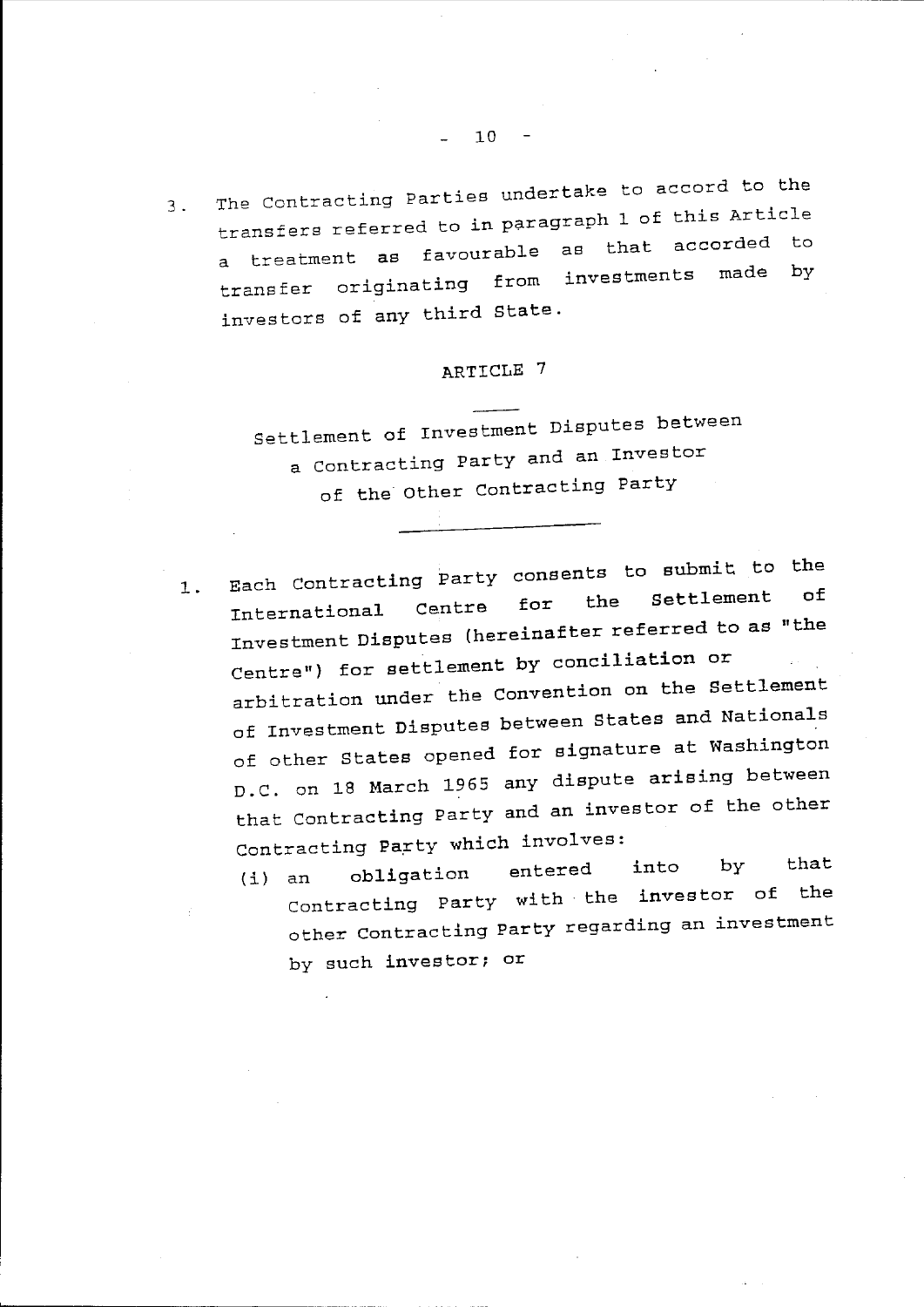(ii) an alleged breach of any right conferred or created by this Agreement with respect to an investment by such investor.

- 2. A company which is incorporated or constituted under the laws in force in the territory of one Contracting Party and in which before such a dispute arises the majority of shares are owned by investors of the other Contracting Party shall in accordance with Article 25 (2) (b) of the Convention be treated for the purpose of this Convention as a company of the other Contracting Party.
- 3. (i) If any dispute referred to in paragraph 1 should arise, the Contracting Party and the investor concerned shall seek to resolve the dispute through consultation and negotiation; If the dispute cannot thus be resolve within three (3) months, then if the investor concerned also consents in writing to submit the dispute to the Centre for Settlement by conciliation or arbitration under the Convention, either party to the dispute may institute proceedings by addressing a request to that effect to the Secretary-General of the Centre as set forth in Articles 28 and 36 of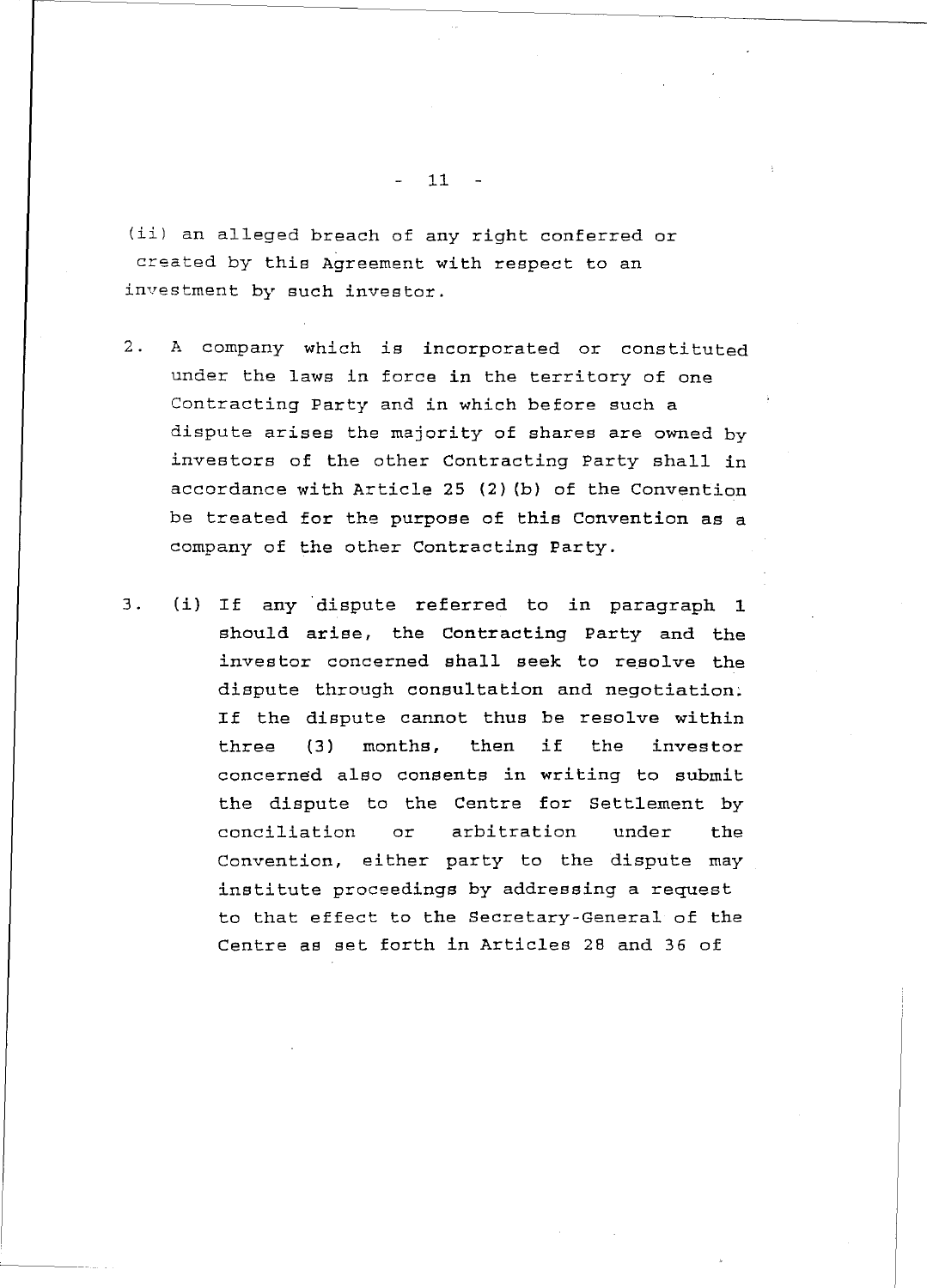the Convention, provided that the investor concerned has not submitted the dispute to the courts of justice or administrative tribunals or agencies of competent jurisdiction of the Contracting Party that is party to the dispute.

- (ii) In the event of disagreement as to whether conciliation or arbitration is the more appropriate procedure, the opinion of the investor concerned shall prevail. The Contracting Party which is a party to the dispute shall not raise as an objection, defence, or right of set-off at any stage of the proceedings or enforcement of an award the fact that the investor which is the other party! to the dispute has received or will receive; pursuant to an insurance or guarantee contract, an indemnity or other compensation for all  $\frac{1}{2}$ part of his or its losses and damages.
- 4 . Neither Contracting Party shall pursue diplomatic channels any dispute referred to the Centre unless: through
	- (i) the Secretary-General of the Centre, or 'J conciliation commission or an arbitral tribunal. constituted by it, decides that the dispute is not within the jurisdiction of the Centre;  $\sigma r_{\text{eff}}^{1/3}$  $\mathbb{R}$  .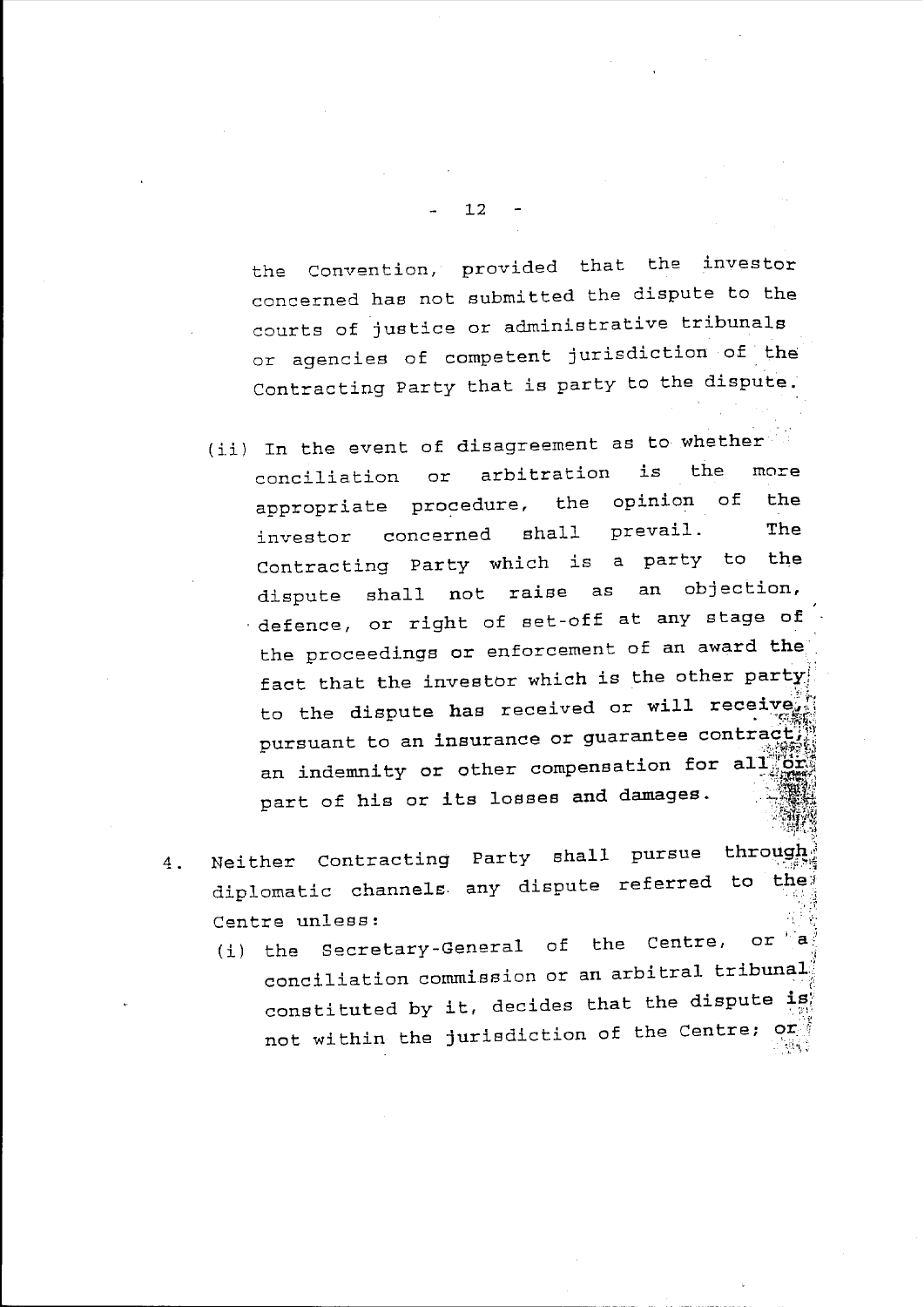## $(13)$

(ii) the other contracting Party should fail to abide by or to comply with any award rendered by an arbitral tribunal.

#### ARTICLE 8

# Settlement of Disputes between the contracting Parties

- 1. Disputes between the Contracting Parties concerning the interpretation or application of this Agreement should, if possible, be settled through diplomatic channels.
- 2. If a dispute between the Contracting Parties cannot thus be settled within six (6) months, it shall upon the request of either Contracting Party be submitted to an arbitral tribunal.
- 3. Such an arbitral tribunal shall be constituted for each individual case in the following way. Within two months of the receipt of the request for arbitration, each Contracting Party shall appoint one member of the tribunal.Those two members shall then select a national of a third State who on approval by the two Contracting Parties shall be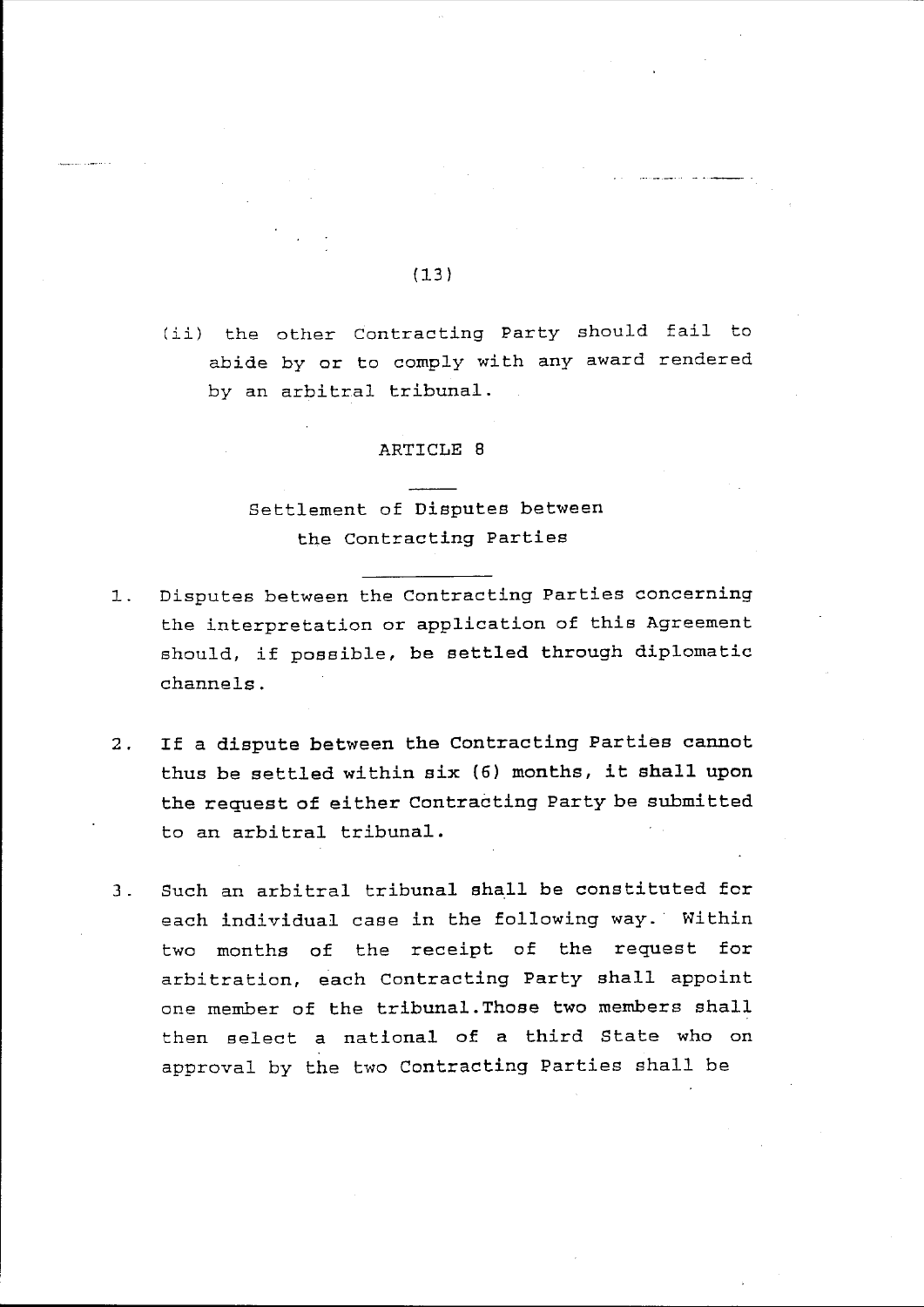appointed chairman of the tribunal. The Chairman shall be appointed within two (2) months from the date of appointment of the other two members.

- ., 4. If within the periods specified in paragraph 3 of this Article the necessary appointments have not been made, either Contracting Party may, absence of any other agreement, invite the president of the International Court of Justice to make the  $\frac{1}{6}$ necessary appointments. If the President is a<br>national of either Contracting Party or if he ist<br>otherwise prevented from discharging the said function, the Vice-President shall be invited to<br>make the necessary appointments. If the Vice-<br>President is a national of either Contracting Party or if he too is prevented from discharging the $\frac{3}{4}$ said function, the member of the International Court of Justice next in seniority who is not a national of either Contracting Party shall be invited to make the necessary appointments.
	- 5. The arbitral tribunal shall reach its decision by  $\frac{20}{20}$ majority of votes. Such decision shall be final and binding on both Contracting Parties. Contracting Party shall bear the cost of its own  $\hat{f}$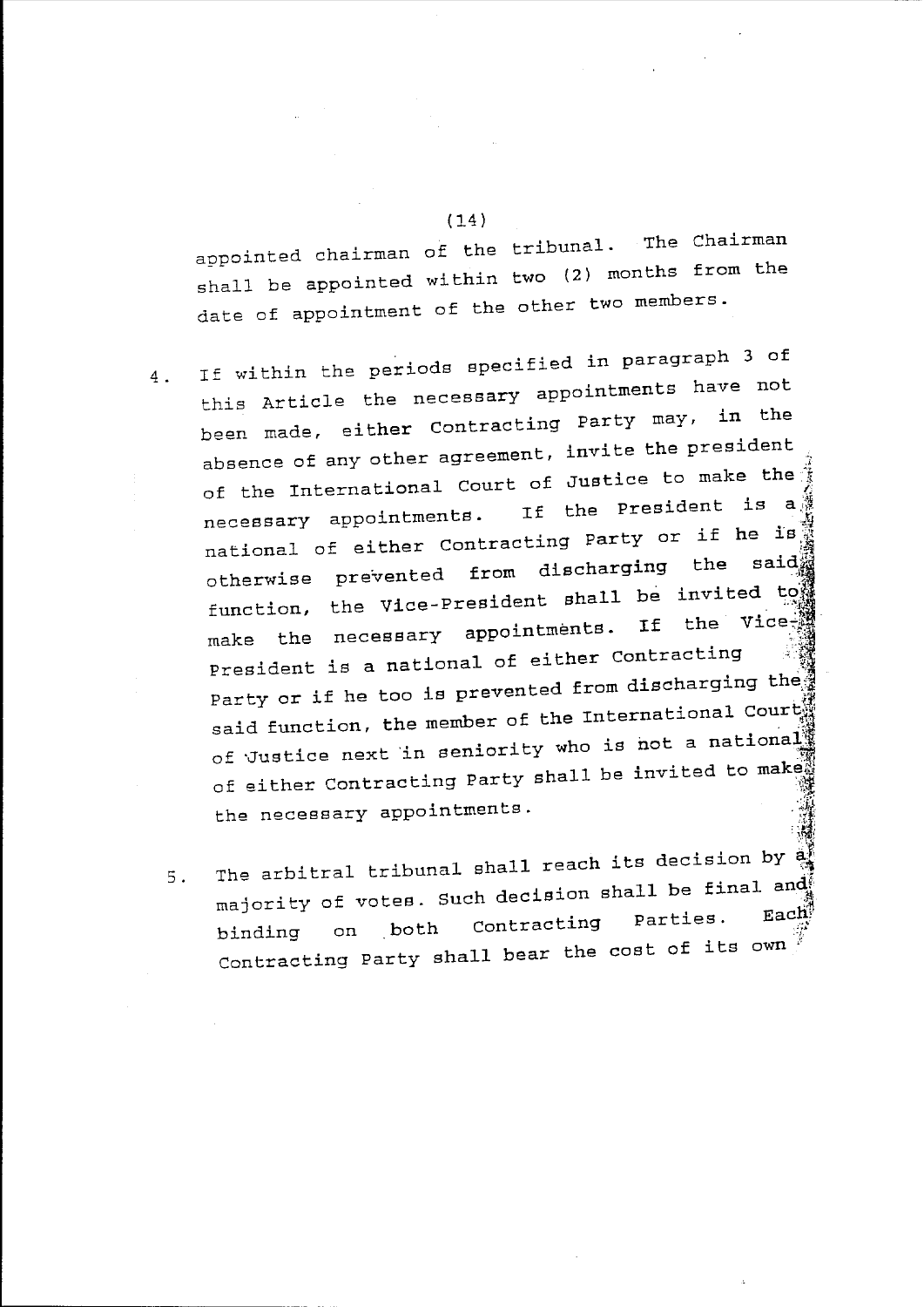member of the tribunal and of its representation in the arbitral proceedings; the cost of the Chairman and the remaining costs shall be borne in equal parts by the Contracting Parties. The tribunal may, however,in its decision direct that a higher proportion of costs shall be borne by one of the two Contracting Parties, and this award shall be binding on both Contracting Parties. The tribunal shall determine its own procedure.

#### ARTICLE 9

#### Subrogation

If a Contracting Party or its designated agency makes a payment to any of its investors under a guarantee it has granted in respect investment, the other Contracting Party shall, without prejudice to the rights of the former of an Contracting Party under Article 7, recongnize the transfer to any right or title of such investors to the former Contracting Party or its designated agency and the subrogation of the former Contracting Party or its designated agency to any right or title.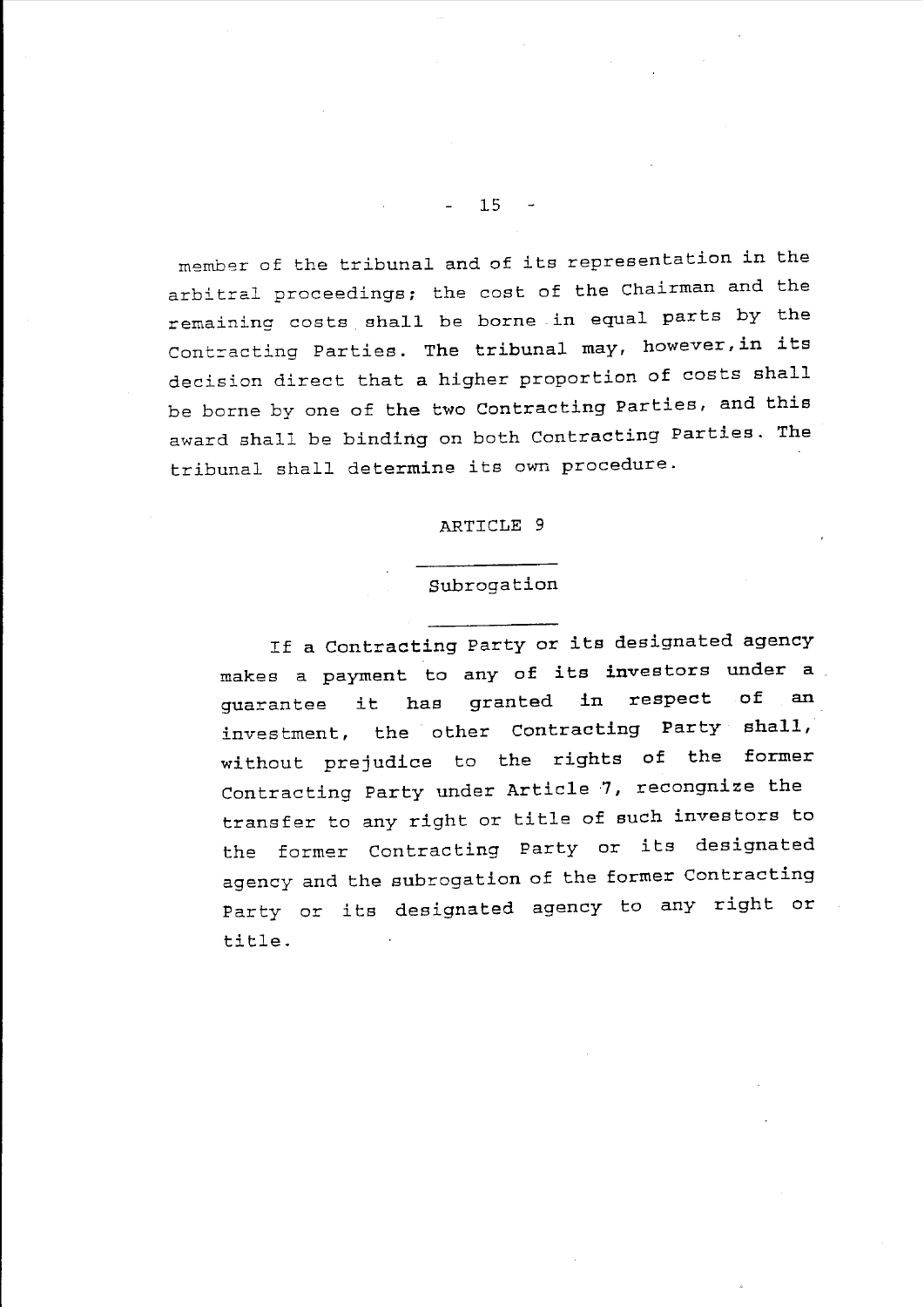# ARTICLE 10

# Application to Investments

This Agreement shall apply to investments made in the territory of either Contracting Party in accordance with its laws, regulations or national policies by investors of the other Contracting Party prior to as well as after the entry into force of this Agreement.

#### ARTICLE 11

### AMENDMENT

This agreement may be amended by mutual consent; of both Contracting Parties at any time after it is: in force. Any alteration or modification of this agreement shall be done without prejudice to the  $\frac{3}{4}$ rights and obligations arising from this Agreement; prior to the date of such alteration or modificationi ::;: until such rights and obligations are 医心理 医心理 医心理学 医心理学 医心理学 implemented.

 $\cdot \frac{3}{2}$  .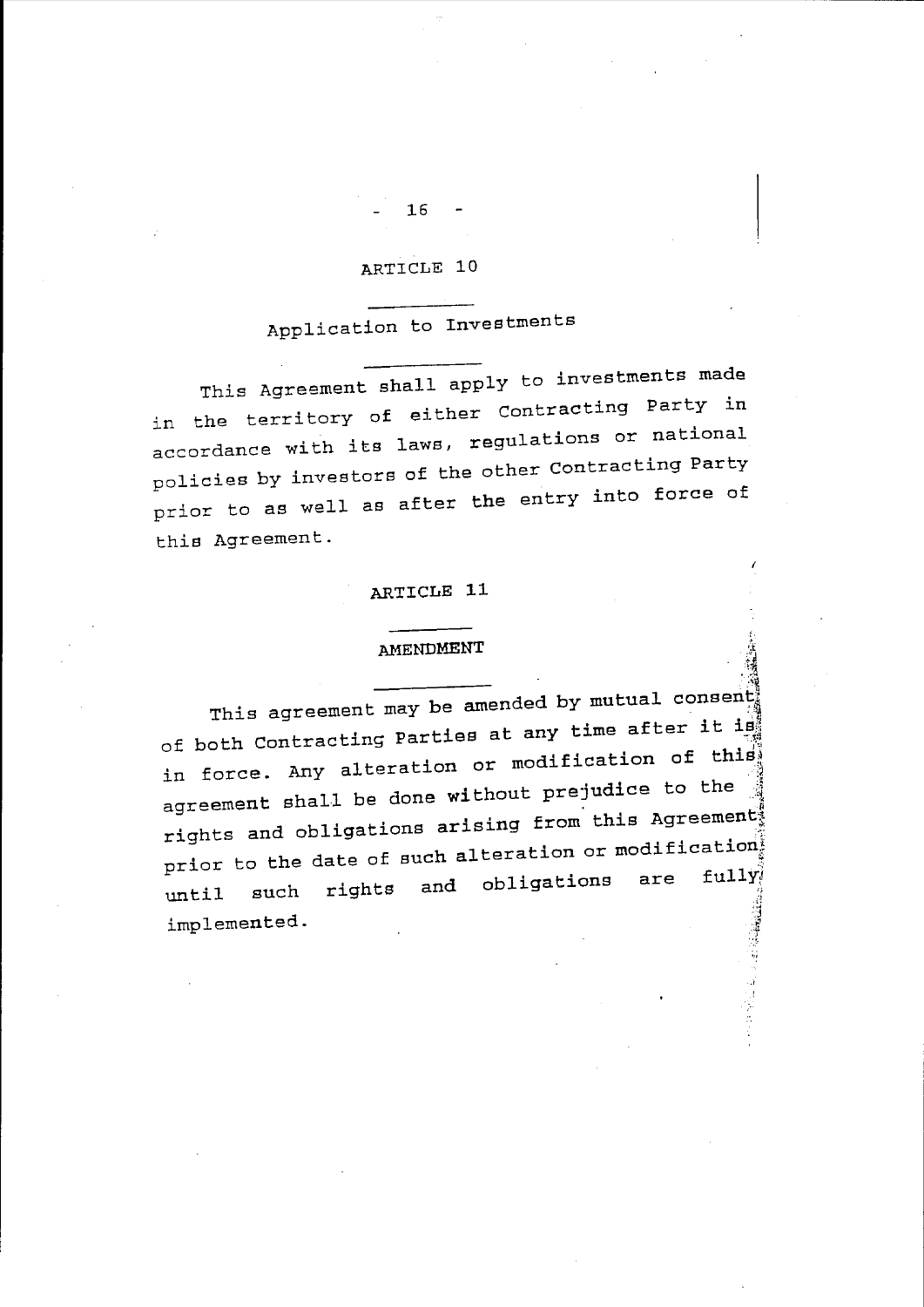# 17 ARTICLE 12

Entry into Force. Duration and Termination

- 1. This Agreement shall enter into force thirty (30) days after the later date on which the Governments of the Contracting Parties have notified each other that their constitutional requirements for the entry into force of this Agreement have been fulfilled. The later date shall refer to the date on which the last notification letter is sent.
- 2. This Agreement shall remain in force for a period of ten (10) years, and shall continue in force, unless terminated in accordance with paragraph 3 of this Article.
- 3. Either Contracting Farty may by giving one (1) year's written notice to the other Contracting Party, terminate this Agreement at the end of the initial ten (10) years period or anytime thereafter.
- 4. With respect to investments made or acquired prior to the date of termination of this Agreement, the provisions of all of the other Articles of this Agreement shall continue to be effective for a period of ten (10) years from such date of termination.